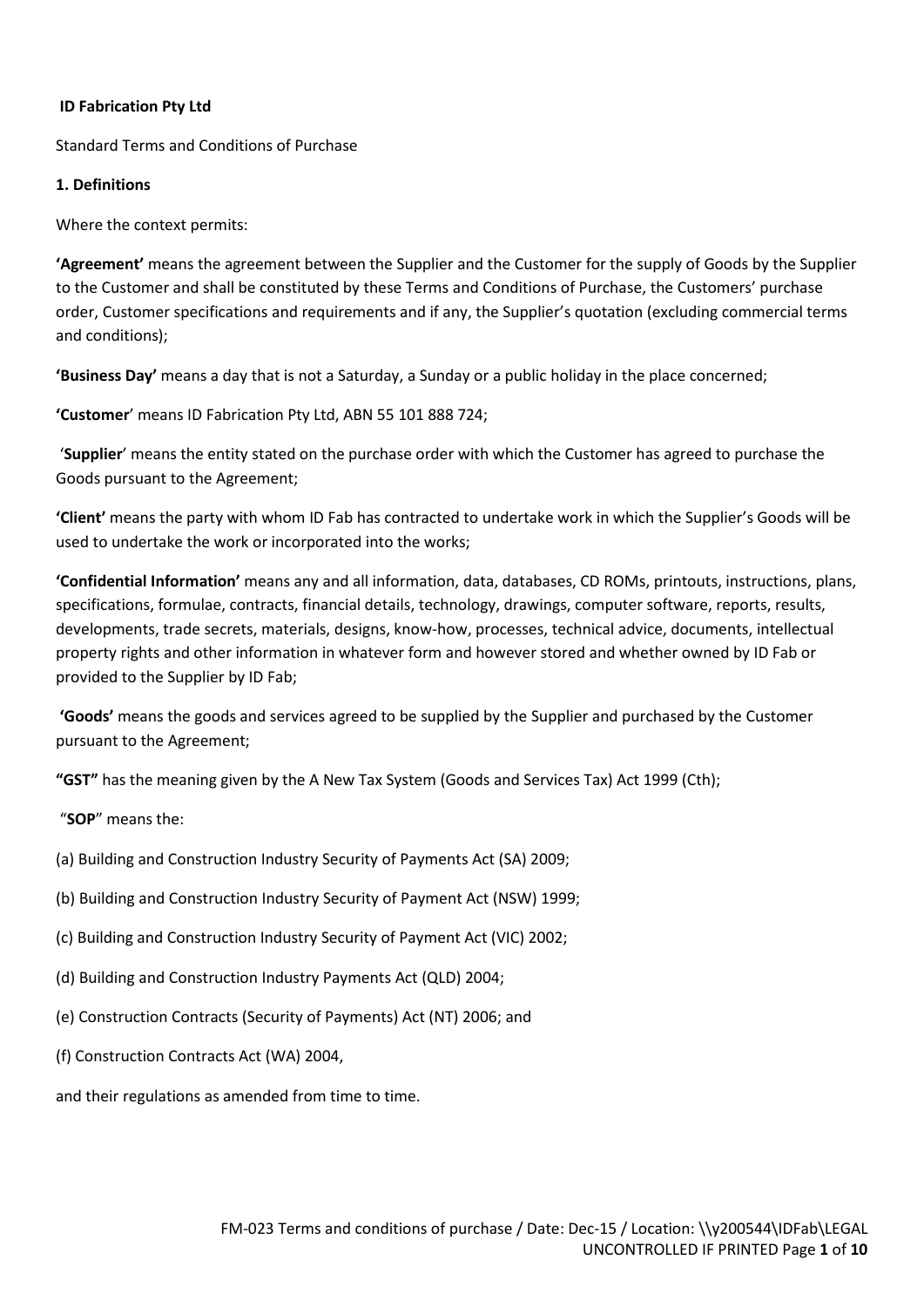**'Tax Invoice'** has the same meaning given in A New Tax System (Goods and Services Tax) Act 1999 (Cth), as amended from time to time;

**'Warranty Period'** means the period during which the Supplier, at its sole expense, shall replace, repair or make good the Goods if they are found by the Customer to be damaged, defective or otherwise non-compliant with the requirements of this agreement. The Warranty Period shall be the greater of:

(i) the period stated on the Purchase Order or if no period is stated, 12 months from the date the last of the Goods has been delivered to the nominated delivery point; or

(ii) the Suppliers standard warranty period

## **2. Interpretation**

In this Agreement, headings are for convenience only and do not affect interpretation. The following rules apply unless the context requires otherwise:

2.1 words in the singular include the plural and vice-versa;

2.2 a gender includes all genders;

2.3 if a word or phrase is defined, its other grammatical forms have a corresponding meaning;

2.4 a reference to a person, corporation, trust, partnership, unincorporated body or their entity includes any of the foregoing;

2.5 a reference to a clause or schedule is a reference to a clause of or a schedule to this Agreement;

2.6 a reference to a Party includes that Party's successors and permitted substitutes or assigns (and, if applicable, the Party's legal personal representatives).

2.7 "ID Fab", "we", "our" and "us" means ID Fabrication Pty Ltd.

## **3. Governing Law**

The Agreement is governed by and must be interpreted in accordance with the laws of the State stated in the Agreement, and if not stated then the State in which the Goods are supplied. The Supplier unconditionally submits to the non-exclusive jurisdiction of the courts of that State.

## **4. Quotations and Purchase Orders**

4.1 In order to purchase the Goods, the Customer will place with the Supplier a written purchase order setting out an order number, the Supplier's quotation reference (if applicable), full description of the Goods to be purchased, the delivery date, delivery point and any other information considered relevant by the Customer.

4.2 The Supplier shall be deemed to have accepted the Agreement and a contract shall be formed between the Customer and the Supplier upon the earlier of:

(a) signature by the Supplier of the Agreement, or some other written acknowledgement;

(b) delivery of Goods by the Supplier to the delivery point; or

(c) submission to the Customer by the Supplier of an invoice for payment in respect of the Goods.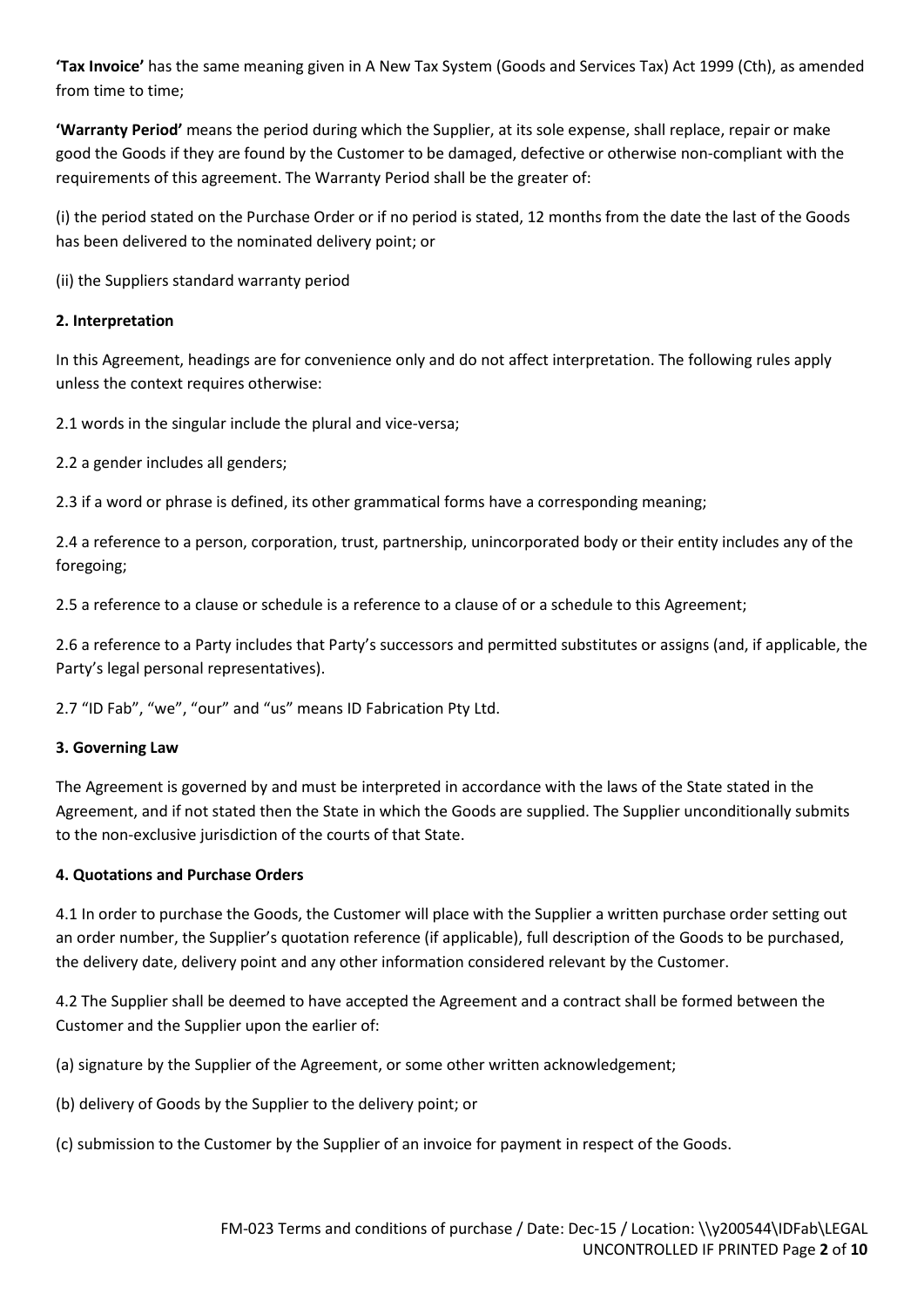4.3 This Agreement constitutes the entire agreement between the Supplier and Customer as at the date of acceptance by the Supplier and supersedes any request for quotation, the Supplier's quotation, all negotiations and/or previous agreements either written or oral with respect to the subject of the Agreement and made prior to the date of acceptance of the Agreement.

4.4 No variation of this Agreement will be effective unless such variation is in writing and signed by the Customer.

## **5. Delivery**

5.1 The delivery of the Goods must be made in accordance with this Agreement and, in particular, within any time and/or method and to such place as the Customer may nominate.

5.2 If the Supplier is late in delivering any of the Goods or if any materials and equipment forming part of the Goods are delivered in excess of the quantity ordered by the Customer, then the Customer shall be entitled to return the Goods to the Supplier and all costs incurred by the Customer in returning the Goods shall be a cost to the Supplier and the purchase price shall be adjusted accordingly.

5.3 Delivery shall not be regarded as having been completed until the Goods are fully installed (if applicable), tested and commissioned and the Customer has given its final acceptance. Signed delivery dockets shall not mean acceptance by the Customer of Goods delivered but only the number of packages or cartons delivered.

5.4 Goods shall be appropriately packaged to prevent damage during transit, unloading and storage. The Supplier shall ensure that it obtains clarity on storage conditions from the Customer prior to shipping Goods to the Customer which may be damaged by unprotected open air storage.

## **6. Title and risk**

6.1 The Supplier expressly waives any and all liens of any kind or nature to which the Supplier may otherwise be entitled, whether statutory or otherwise, and the Supplier hereby waives any and all rights of lien against any of Goods or any work of which the Goods form part or the Site (or part thereof), to the fullest extent consistent with the law. The Supplier agrees to indemnify and forever hold harmless the Customer against any claims from any third parties against the Supplier affecting directly or indirectly the Goods. In any event if a third party, or an employee of the Supplier, or a Sub-supplier or a worker employed by them, institutes action to place a lien on the Site (or part thereof), the Supplier shall take whatever action is necessary to avoid the lien being registered or to have the lien removed forthwith (as the case may be), and shall indemnify ID Fab against any costs, losses or damages whatsoever, that ID Fab may suffer as a result of the registration or proposed registration, of such lien.

6.2 The Goods are at the Supplier's risk until delivery is completed in accordance with the Agreement.

# **7. Warranties**

7.1 The Supplier represents and warrants to the Customer that the Goods will:

(a) be new unless stated on the Purchase Order and free from any defects in design, manufacturing, materials and workmanship

(b) be fit for their intended purpose;

(c) will comply with the requirements of all relevant Australian standards, statutory and regulatory requirements, and any other contractual obligations of the Customer to a third party (as disclosed to the Supplier by the Customer); and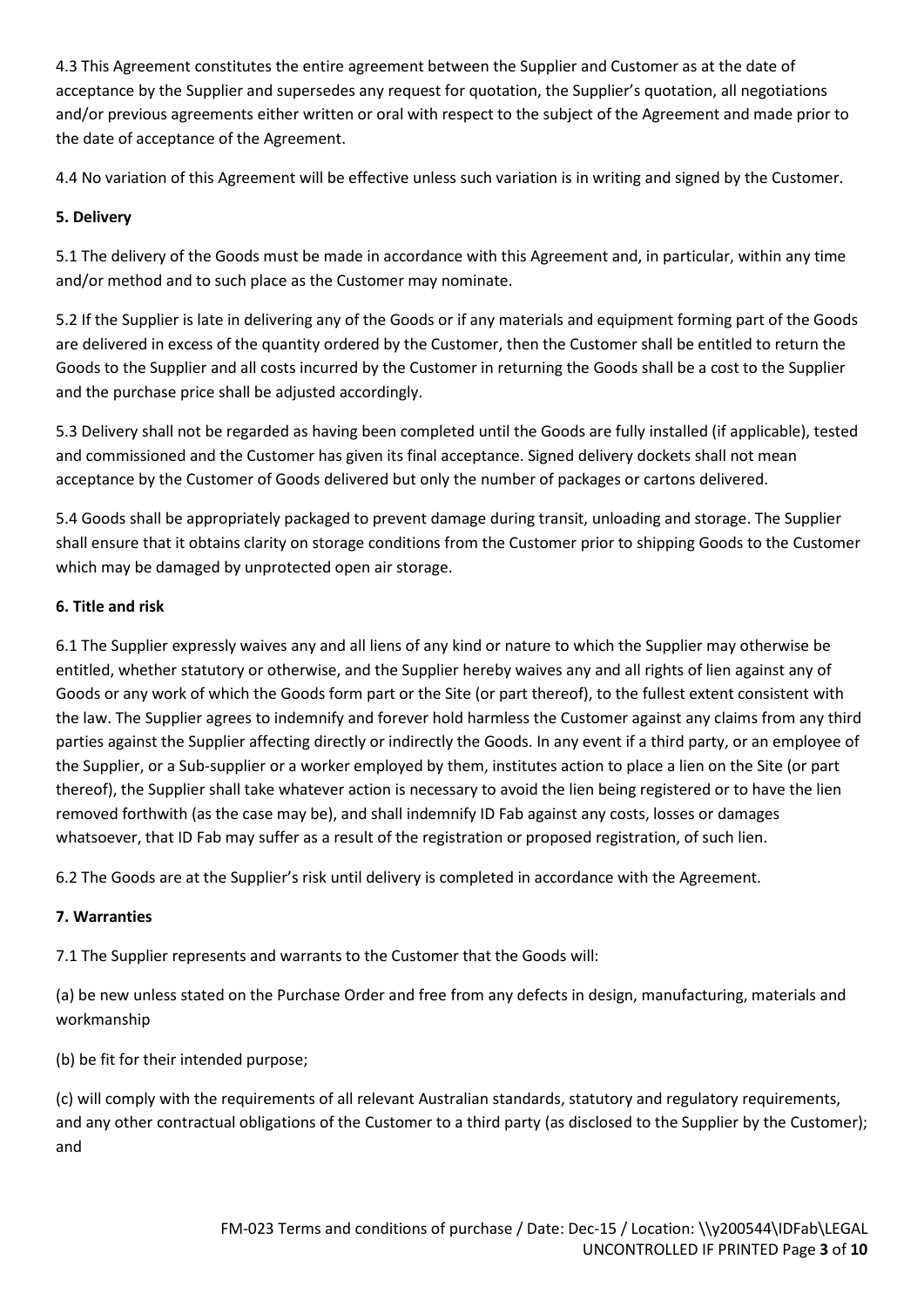(d) conform with all specifications, drawings, samples or other description furnished by the Customer to the Supplier.

7.2 The Supplier shall ensure that all warranties applicable to the Goods are provided to the Customer and made in favour of the Customer and the Client including those warranties applicable to Goods procured by the Customer from a third party.

## **8. Insurance**

8.1 In addition to any insurance which the Supplier is by law obliged to effect, the Supplier shall procure and maintain at its own expense and with a reputable insurance company, such policies of insurance which may reasonably be required by the Customer having regard to the nature of Goods being supplied. In any event, the Supplier shall maintain relevant and prudent insurance cover for its liabilities covering all events that may cause loss of or damage to property or injury or death of a person in the performance of the Agreement. Such insurance shall at least include Workers Compensation, Public Liability and Goods in Transit until the Goods are delivered to ID Fab.

8.2 The Supplier shall, on request, produce copies of Certificates of Currency for each and any relevant insurance policy pertaining to its industry.

## **9. Defective Goods and Refunds**

9.1 All Goods ordered are subject to final inspection and approval by the Customer. In the event that the Goods (or any part) fail (in the Customer's absolute opinion) to conform to the Supplier's obligations, then the Customer may reject the Goods. The Supplier shall refund the purchase price forthwith together with an amount to cover the Customer's inspection, handling, transportation and other reasonable charges or expenses.

9.2 Where the Customer rejects the Goods which are already installed, the Supplier shall immediately upon written direction from the Customer, remove the defective Goods, replace same and make good any damage to other property occasioned in such removal to the satisfaction of and at no cost to the Customer.

9.3 Acceptance of or payment for all or part of the Goods shall not be deemed to be a waiver on the part of the Customer of its contractual, statutory or other rights in respect of the Goods

9.4 Without prejudice to any other right or remedy available to ID Fab, if any Goods are not supplied in accordance with the Agreement or ID Fab is liable to make good or rectify any Goods, or a defect appears in the Goods during the Warranty Period (whether or not as a result of a breach of warranty or any other undertaking or condition or otherwise), then ID Fab shall be entitled:

(a) to require the Supplier to repair or replace the defective Goods in accordance with the Agreement within seven (7) days; or

(b) at ID Fab's sole option, and whether or not ID Fab has previously required the Supplier to repair or replace the Goods or Works:

(i) to accept the defective Goods, and be entitled to recover from the Supplier, the greater of all damages, losses, costs and expenses suffered or incurred by ID Fab , as a result of such defective Goods, or the benefit to the Supplier (including any sub-supplier) of not having to rectify the defective Goods, or

(ii) where the Supplier fails to repair or replace the defective Goods as required by paragraph (a) above, to treat the Agreement as repudiated by the Supplier's breach and to terminate the Agreement and require the repayment of any part of the Price which has been paid, and compensation for all damages, losses, costs and expenses suffered or incurred by ID Fab.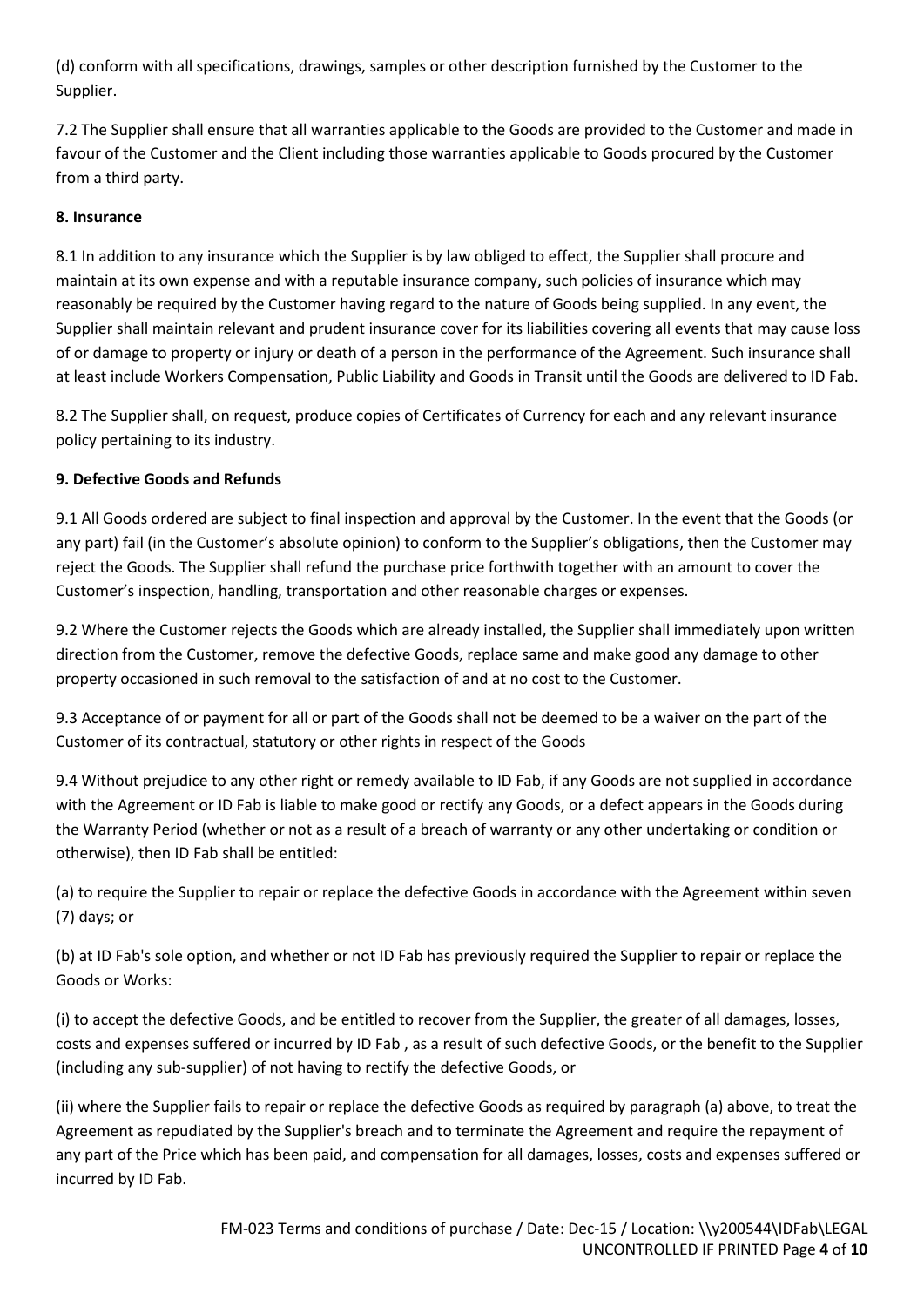### **10. Assignment and Subcontracting**

The Supplier shall not assign or subcontract the work or any payment or any other right, benefit or interest without the prior written consent of the Customer.

## **11. Proprietary Information**

11.1 The Supplier warrants that it is the owner of or, where appropriate, is the registered user of, any patents, licenses, trademarks, copyright, data or trade secrets connected directly or indirectly to the Goods and the Supplier agrees to indemnify and forever hold harmless the Customer against any actions arising from any breach of this warranty (including legal costs).

11.2 The Customer shall at all times retain title to the copyright or any other intellectual property rights in any plans, designs, sketches, drawings, blue prints, patterns, models, tools, dyes, moulds, special appliances, materials and patents and in any other document or material furnished by the Customer (whether furnished by the Customer in connection with this Agreement or produced by the Supplier for the purposes of this Agreement) ("Customer IP"). During the term of this Agreement the Customer IP shall be deemed to be held by the Supplier on consignment or as a bailee only and at the Supplier's sole risk.

11.3 Customer IP shall only be used by the Supplier in the production for the Customer of the Products or the performance of related work.

11.4 This Agreement shall not be construed as being an implied or an express assignment or licence of any of the Customer IP or the rights therein. The Supplier shall not be entitled to any lien, charge or other form of attachment whatsoever in respect of the Customer IP.

11.5 The Supplier shall not disclose Customer IP to others except where, prior to disclosure, the Customer so agrees in writing. Customer IP shall not include matters or things is known to the general public or to the Supplier prior to the date of this Agreement and such knowledge was not the result of a breach of any other confidentiality obligation of the Supplier.

11.6 The Supplier shall return all property of the Customer upon receipt of demand and the Supplier shall not under any circumstances whatsoever make any unauthorised copies of any information provided to the Supplier by the Customer, including the Customer IP.

11.7 Any intellectual property created during the performance of this agreement shall be the property of ID Fab and the Supplier shall have a revocable, non-exclusive and royalty free right to use it for the purposes of the Agreement

# **12. Confidentiality**

12.1 The Supplier undertakes not to divulge or communicate to any person, firm or company any Confidential Information without the prior written consent of ID Fab except:

(a) to employees, agents or Sub-suppliers who are engaged in the performance of the Agreement and (if requested by ID Fab) have signed a Confidential Undertaking having the same effect as the provisions contained in this Clause, and then only to the extent necessary for the performance of the Agreement;

(b) to any related body corporate, provided the recipient agrees to act consistently with this clause; or c) as required by any Law or stock exchange.

12.2 The Supplier shall take all reasonable precautions in dealing with any Confidential Information so as to prevent any unauthorised person from having access to such Confidential Information.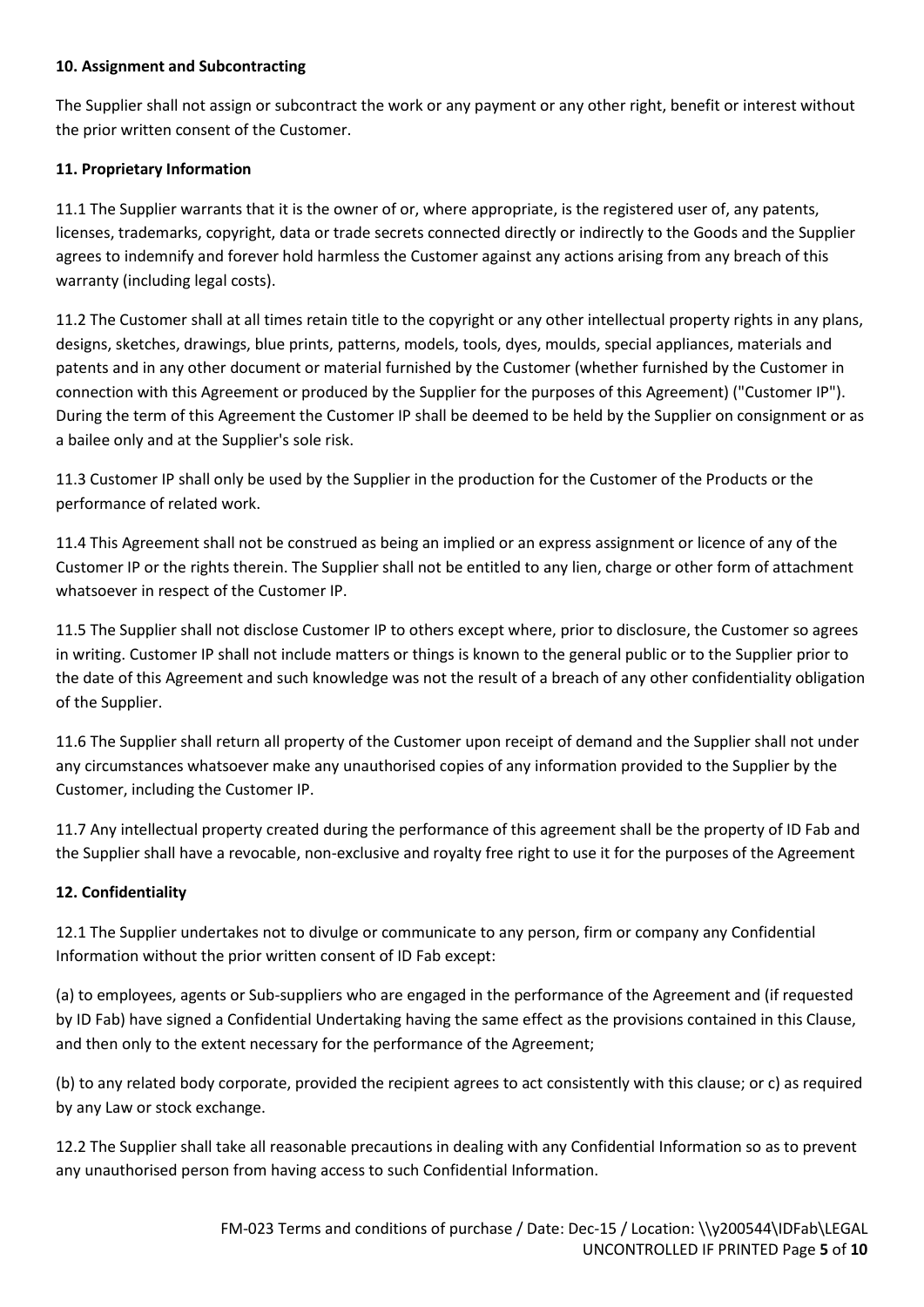12.3 The Supplier shall simultaneously with delivery or handover of the Goods, at its own expense, deliver up to ID Fab all documents, papers and property containing any Confidential Information which may be in the possession or under the control of the Supplier, its employees, agents or Sub suppliers.

12.4 The Supplier shall not disclose the existence of the Agreement or mention ID Fab's name or that of the Client, in any publicity release or announcement or publicity material or other similar communication without ID Fab's prior written consent.

12.5 Nothing in this clause derogates from the Supplier's obligations under any provisions of this Agreement.

12.6 The provisions of this Clause shall survive the termination or expiry of this Agreement for any reason.

### **13. Indemnity**

The Supplier indemnifies the Customer against any loss, damage, liability or claim, whether arising under contract, at common law, in equity or under any statute, which the Customer suffers or incurs arising out of or in connection with the supply or delivery of the Goods by the Supplier.

## **14. Invoice & Payment**

14.1 The purchase price, unless otherwise expressly stated, shall be inclusive of delivery charges, packaging, freight,

assembly costs, installation costs, insurance or any statutory, sales, excise, goods and services or other taxes, duties or imposts.

14.2 The Suppliers claim for payment claim must:

(a) be in the form of a Tax Invoice and contain a Tax Invoice number

(b) state the Suppliers registered business name and where applicable its trading name;

(c) state the Suppliers ABN;

(d) state the date of the claim;

(e) be addressed to the Customer (ID Fabrication Pty Ltd)

A. by mail to: PO Box 2600, Regency Park SA 5942, or

B. by fax to: 08 8445 0712, or

C. by email to: admin@idfab.com.au where '#' is the first letter of the Suppliers name;

(f) be received by the Customer no later than the 2nd Business Day of the month following the month in which the

Goods were supplied. A claim for payment received earlier than the 2nd Business Day will be deemed to be received

on the 2nd Business Day;

(g) state the Customers Purchase Order Number;

(h) identify the project or site to which the claim relates;

(i) be based on the rates and prices set out in the Customers purchase order;

(j) identify the gross amount claimed;

(k) identify any deductions or adjustments that are to be made pursuant to the purchase order;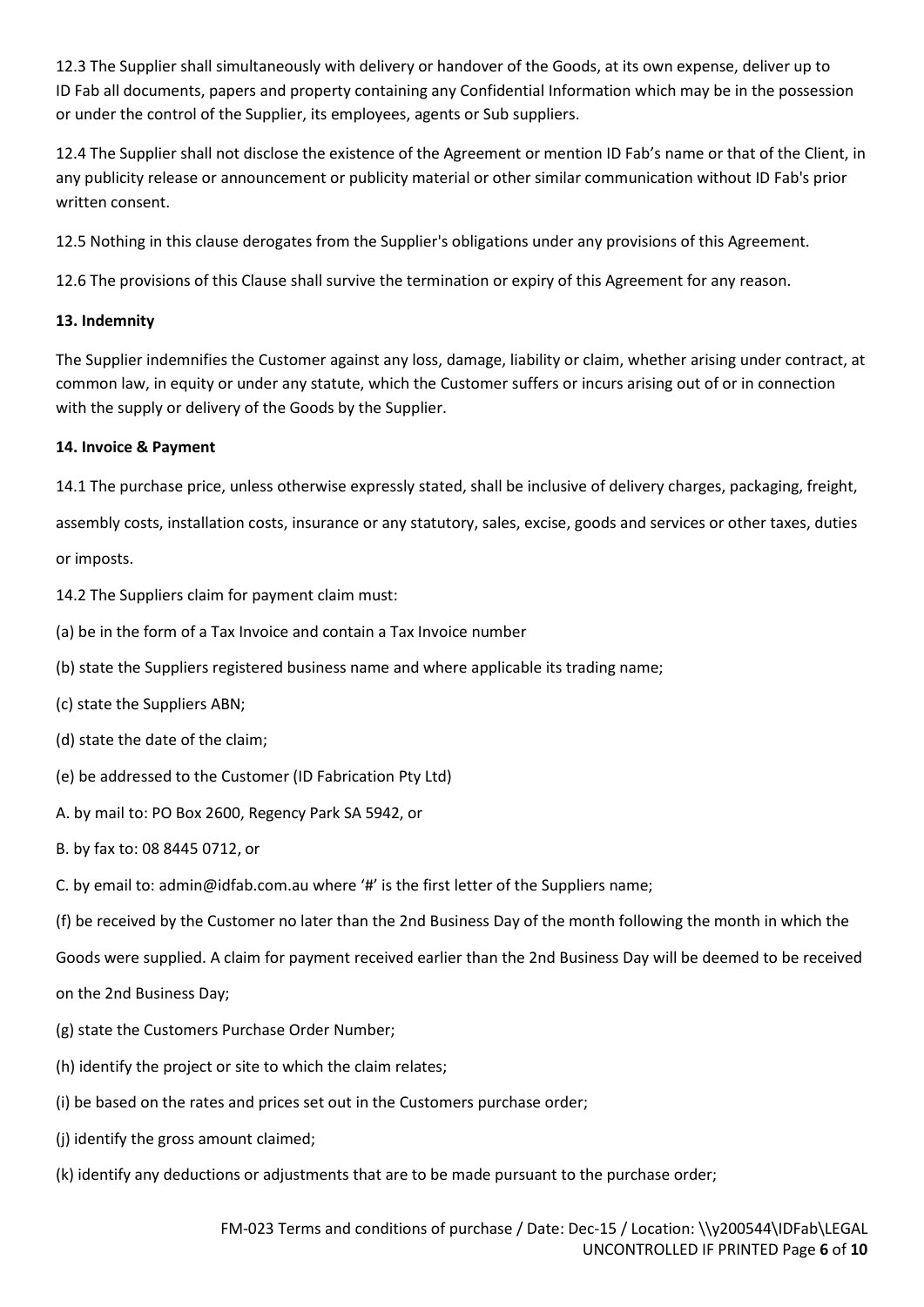(l) identify the amount, in \$A the Supplier claims to be due.

14.3 Subject to 14.2, the Customer shall pay the amount due to the Supplier within 45 days after the end of month in which the invoice is received in accordance with clause 14.2(g) or otherwise in accordance with the Customer's credit arrangement with Supplier.

14.4 The Supplier agrees that the Customer is entitled to exercise a right of set off to the extent the Supplier is indebted to the Customer against any monies due by the Customer to the Supplier on this or any other account.

### **15. Goods and services tax**

15.1 In this clause 15, expressions which are not defined, but which have a defined meaning in the GST Law, have the same meaning.

15.2 Unless otherwise provided in this Agreement, the Supplier must pay all Tax due in connection with the Goods.

15.3 If any supply made under this Agreement is, or becomes, subject to GST, and the consideration for the supply is not expressed to be GST-inclusive, the party to whom the supply is made (Recipient) must pay to the party making the supply (Supplier), an additional amount on account of GST, such amount to be calculated by multiplying the consideration payable in respect of the supply by the applicable rate of GST.

15.4 Subject to the Supplier issuing a valid Tax Invoice in accordance with clause 14.2 to the Recipient any amount in respect of GST payable must be paid to the Supplier at the same time as payment for the taxable supply is required to be made in accordance with this Agreement.

15.5 If any party is required to reimburse or indemnify the other party for any cost, loss, expense, damage or liability incurred by the other party (Reimbursable Expense), the amount of that Reimbursable Expense for the purpose of this Agreement is the amount of the Reimbursable Expense incurred, less the amount of any input tax credit or refund of GST, which the party incurring the Reimbursable Expense is entitled to claim in respect of the Reimbursable Expense.

#### **16. SOP ACT**

16.1 The Subcontractor will keep ID Fab advised of the progress of any adjudication arising out of the SOP Act relating to the Goods and will provide any information reasonably requested by ID Fab.

16.2 If the Sub-subcontractor of the Subcontractor suspends its supply in accordance with its rights under the SOP Act ("**Suspended Works**") then:

(a) ID Fab may immediately engage an alternative supplier to carry out the Suspended Works;

(b) ID Fab may engage the sub contractor suspending its works directly to carry out or complete some or all of the Suspended Works;

(c) All costs, fees and expenses incurred by ID Fab in exercising its rights under subclause (a) and/or (b) ("**Suspension Costs**") will be a debt owed by the Subcontractor to ID Fab and may be, at ID Fab's election, be set-off against any claim made by the Supplier;

(d) Without limiting in any way the rights of ID Fab ,the suspension of the works by the Supplier or the Sub-subcontractor will constitute a substantial breach of the Agreement by the Supplier which will entitle ID Fab to immediately terminate this Agreement and in which event the Supplier shall not be entitled to any further payment under this Agreement;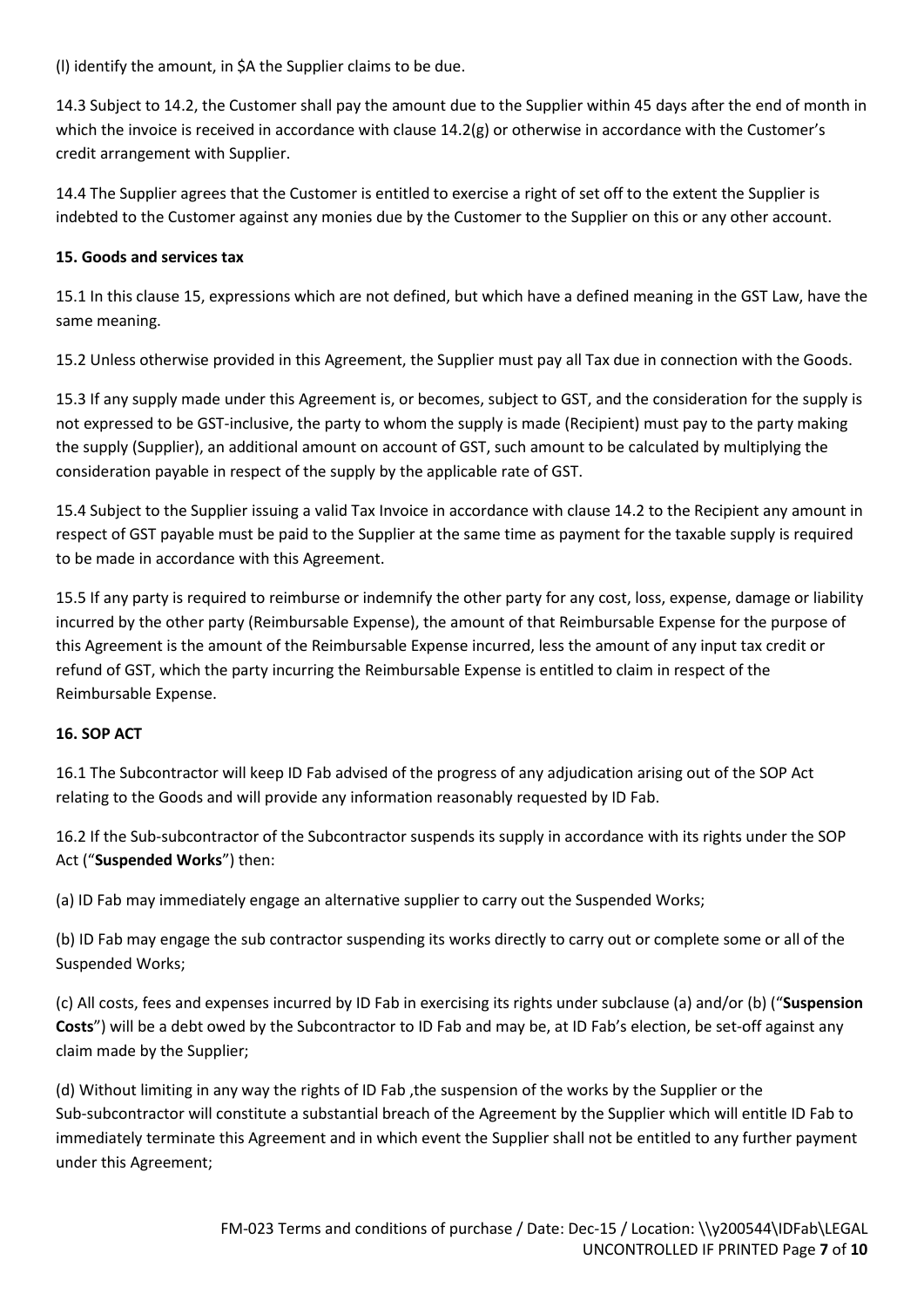(e) The Supplier will indemnify ID Fab in respect of all costs, expenses, damages and loss arising out of Suspended Works.

16.3 Any payment claim made in accordance with the SOP Act shall be served by registered mail, addressed as follows:

Managing Director

ID Fabrication Pty Ltd

7-11 Leith St

Wingfield SA 5013

## **17. Correspondence, Notices and Documentation**

17.1 All documentation, notices and correspondence relating to the Agreement, including delivery orders, invoices, packing lists, containers, delivery notes, airway bills and bills of lading, shall show the Customers' purchase order number shown in the Instrument of Agreement. Documentation, notices and correspondence shall be transmitted to the address, facsimile number or email shown on the Purchase Order or if no address is identified, in accordance with clause 14.2 or as otherwise advised in writing.

17.2 Any notice to be given to a party under the Agreement must be in writing. Notice is deemed to have been given at the time it would have been received in the normal course of post if sent by post, or if otherwise given at the time it was actually received.

17.3 The Supplier acknowledges and agrees that ID Fab may provide a copy of this Agreement to its Client.

## **18. Disputes**

In the event of any dispute, controversy or differences of any kind whatsoever arising out of or in connection with the Agreement (including the validity, enforceability of the Agreement or any part thereof) or the carrying out of the Agreement, either party may notify the other in writing that a dispute has arisen and giving full details of the dispute. The parties shall first attempt to resolve the same between them before proceeding to litigation or arbitration as the case may be.

## **19. Continued Performance**

Notwithstanding the existence of a claim or dispute, both Parties must continue to fulfil their obligations in relation to the Agreement unless a notice has been issued requesting the other Party to do otherwise.

## **20. Termination for Default**

20.1 If the Supplier:

(a) breaches any of its obligations under the Agreement and such breach is not rectified within seven (7) days of receipt of notice from the Customer to rectify such breach; or

(b) is adjudged bankrupt or if it shall make a general assignment for the benefit of its creditors; or

(c) has a receiver, liquidator, administrator or other controller of property appointed to the Supplier on account of its solvency or ability to pay its debts as they fall due;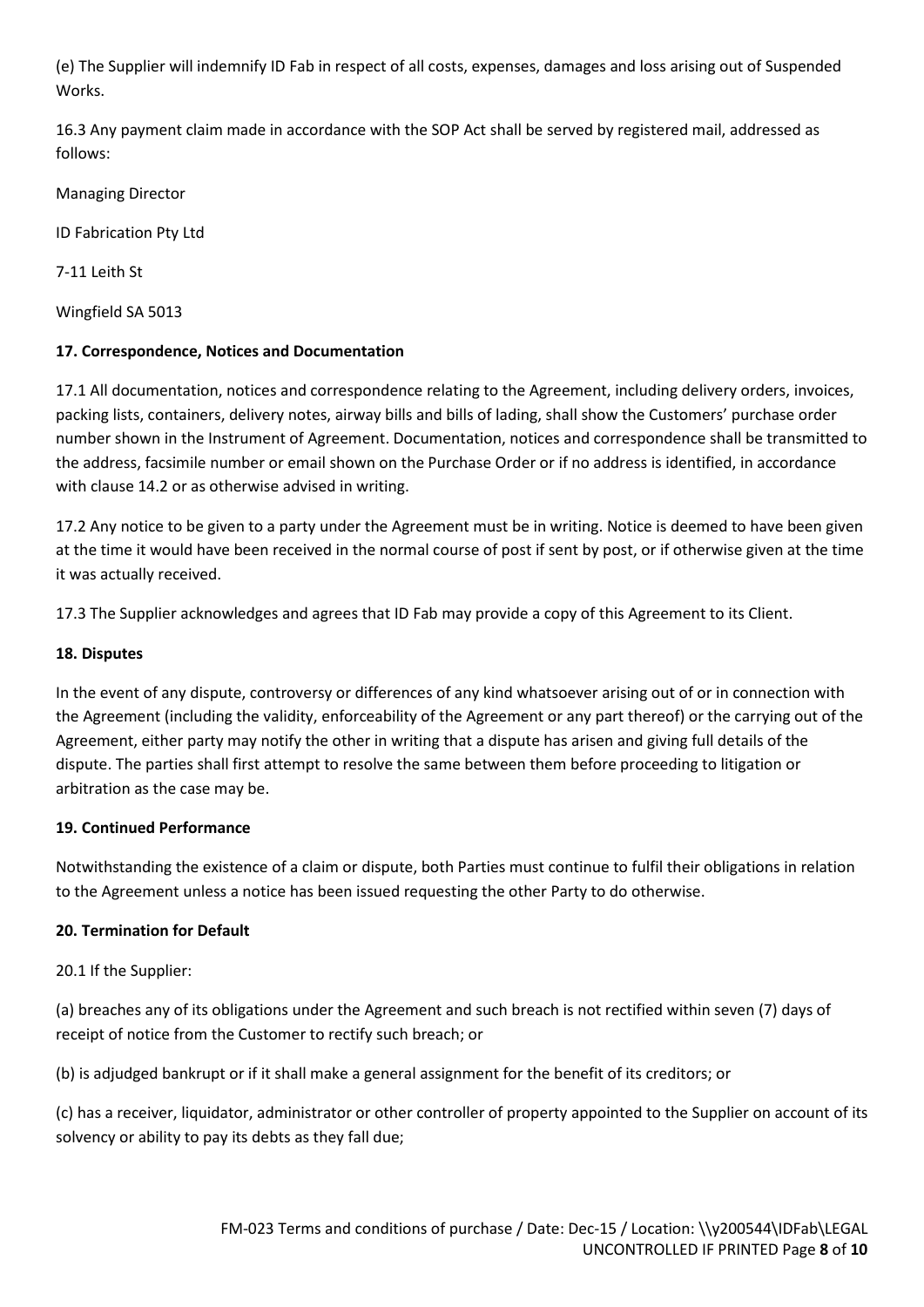then, the Customer may, without prejudice to any other rights or remedies it may have hereunder, terminate this Agreement, forfeit any retention, take possession of any premises, materials, tools and appliances and finish the work by whatever means it may deem expedient.

20.2 The Customer shall not be liable to pay the Supplier any further payments until all Goods are completed and in the possession of ID Fab.

20.3 Upon termination for breach, the Supplier shall be liable for all damages, loss, costs and expense which may be suffered or incurred by ID Fab arising out of such termination of the Agreement and shall indemnify ID Fab against all liabilities, damages, costs and other compensation awarded against or paid by ID Fab in connection with any third party claims and all legal expenses and costs incurred by ID Fab in the defence or settlement of any such claims, arising out of, or as a result of, or in connection with, such termination. ID Fab's only liability to the Supplier, subject to ID Fab 's right of set-off, shall be to make payment of (or allow as credit) the Price of all Goods delivered or handed over to ID Fab in accordance with the Agreement.

20.4 If ID Fab gives the Supplier a notice terminating the Agreement under this clause, the Supplier must:

(a) comply with all ID Fab instructions in the dealing of the goods;

(b) properly secure the Goods, if on Site, and leave the Site in a safe condition; and

(c) hand over all documentation and information to ID Fab which are:

(i) the property of ID Fab or the Goods of the Supplier under this Agreement;

(ii) in the possession, custody or control of the Supplier or its employees, agents or Sub-supplier, and

(iii) otherwise required to complete the Works or to use or operate the Goods.

# **21. Survival of Terms**

The termination or cessation otherwise of the Agreement howsoever caused shall be without prejudice to any obligations or rights of either party which have accrued prior to such termination or cessation and shall not affect any provision of the Agreement which is expressly or by implication provided to come into effect on or to continue in effect after such termination or cessation.

# **22. Building Code**

The Supplier acknowledges that the Building Code applies to this Agreement and:

(a) if the value stated on the purchase order is less than \$25,000, by agreeing to supply the Goods the Supplier will be taken to have read and to agree to comply with the Building Code; or

(b) if the value stated on the purchase order is greater than \$25,000 the Supplier warrants that it will comply with the Building Code as set out in the document available at https://www.sa.gov.au

# **23. Approval Does Not Relieve Supplier of Liability**

23.1 No consent or approval of ID Fab shall relieve the Supplier of any liability arising out of or in connection with the performance or its obligations under this Agreement.

23.2 Except as provided at law or in equity or elsewhere in the agreement, none of the terms of the Agreement shall be varied waived or discharged except by written consent of the parties, which shall not constitute waiver, discharge or release of any other item.